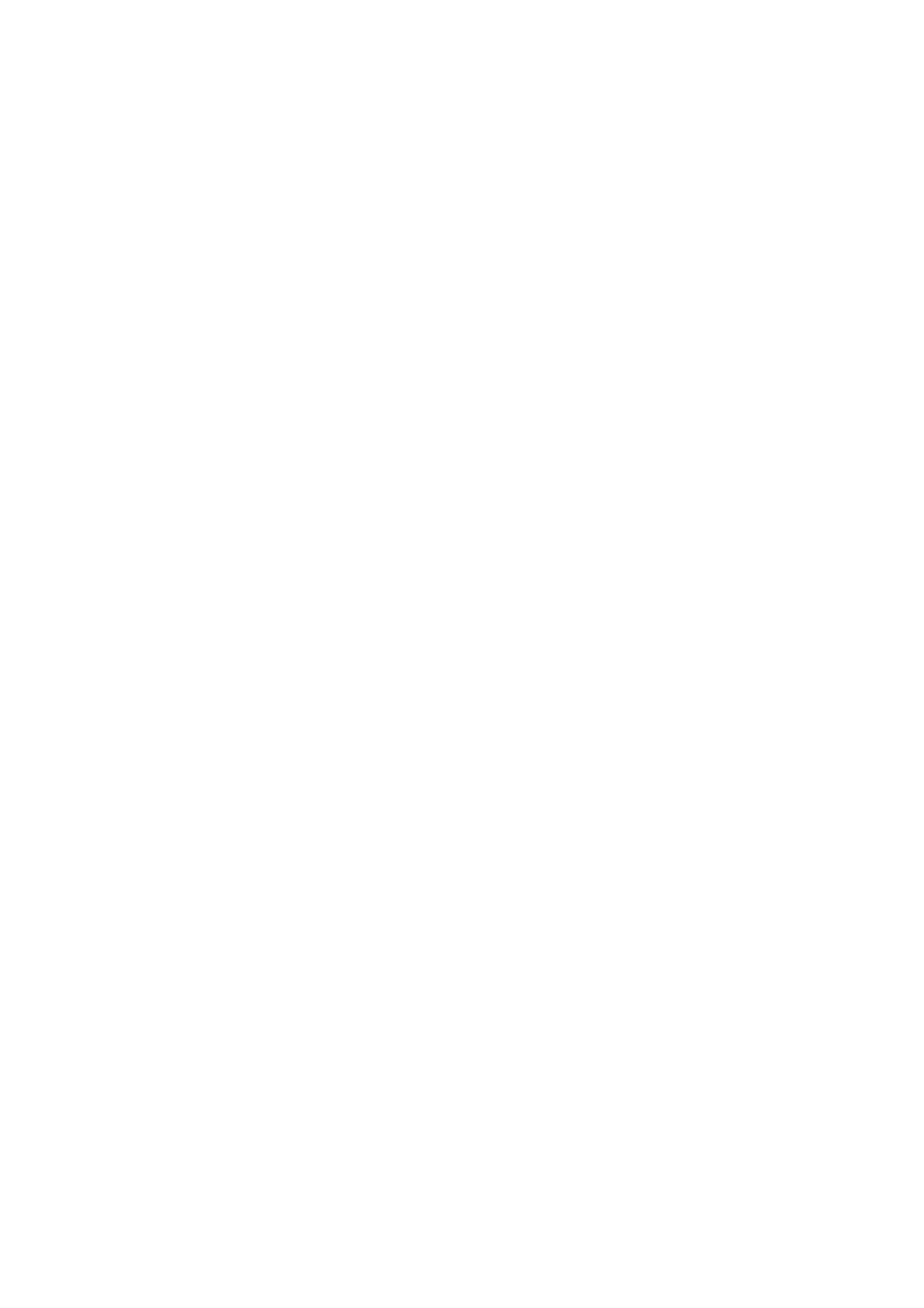#### Western Australia

# Professional Standards Regulations 1998

## **Contents**

| 1. | Citation                                            |   |
|----|-----------------------------------------------------|---|
| 2. | Commencement                                        |   |
| 3. | Fee on application                                  |   |
| 4. | Annual fee for occupational associations subject to |   |
|    | a scheme                                            |   |
| 5. | Remissions of amounts payable                       | 3 |
| 6. | Notification of limitation of liability             |   |
|    | <b>Notes</b>                                        |   |
|    | Compilation table                                   |   |
|    |                                                     |   |

## Defined terms

As at 29 Dec 2006 Version 01-b0-10 Page i Published on www.legislation.wa.gov.au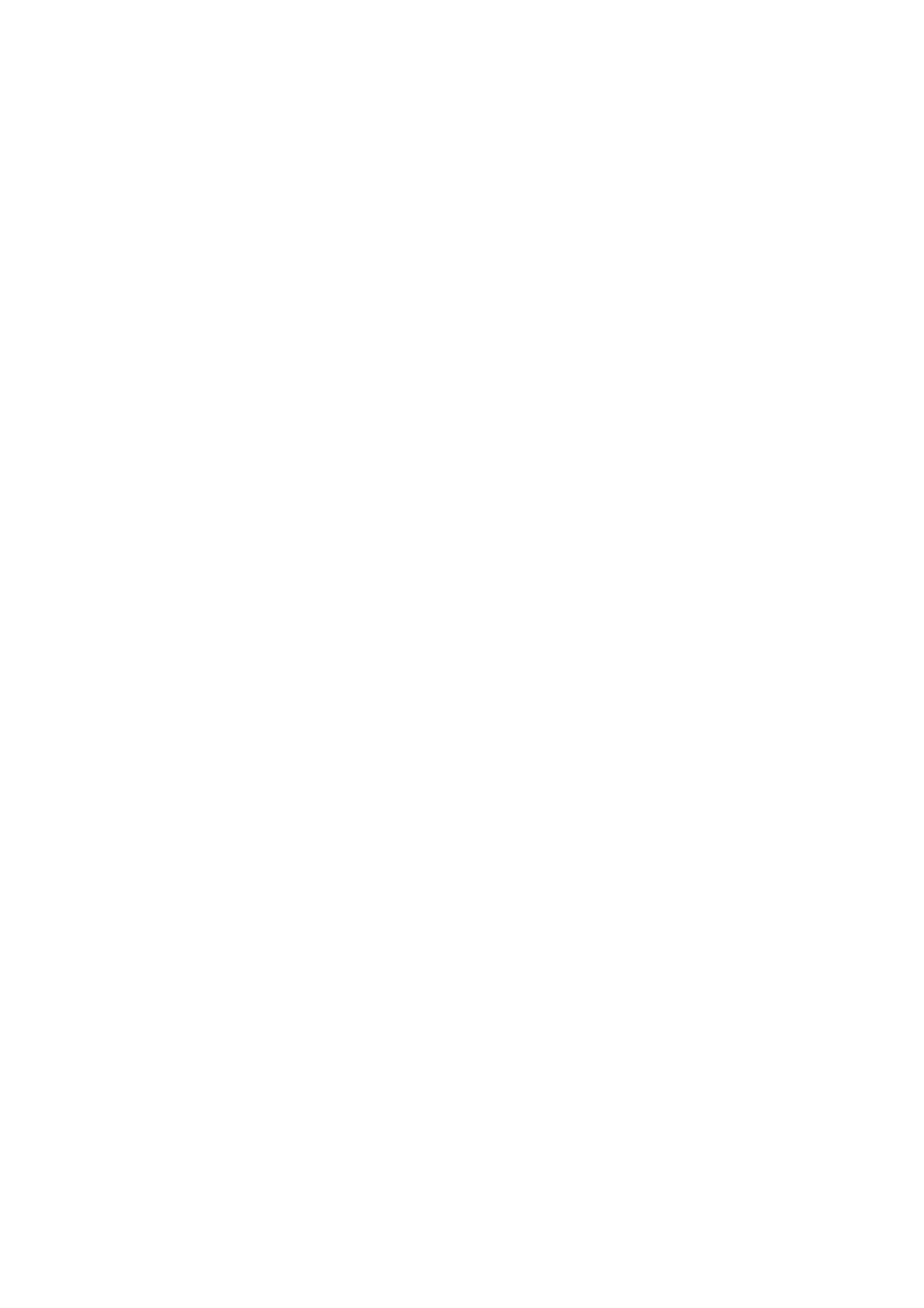Western Australia

Professional Standards Act 1997

# Professional Standards Regulations 1998

## 1. Citation

 These regulations may be cited as the Professional Standards Regulations  $1998<sup>1</sup>$ .

## 2. Commencement

 These regulations come into operation on the day on which the *Professional Standards Act 1997* comes into operation<sup>1</sup>.

### 3. Fee on application

 On making an application to the Council for approval of a scheme, or an amendment to or revocation of a scheme, an occupational association must pay a fee of \$5 000 to the Council.

 $(2)$  deleted]

[Regulation 3 amended: Gazette 29 Dec 2006 p. 5873.]

## 4. Annual fee for occupational associations subject to a scheme

 $(1)$  In this regulation —

scheme year, in respect of a scheme in force under the Act, means a year beginning on the day the scheme begins or on an anniversary of that day.

 (2) This regulation applies to any occupational association whose members are subject to a scheme in force under the Act.

As at 29 Dec 2006 Version 01-b0-10 page 1 Published on www.legislation.wa.gov.au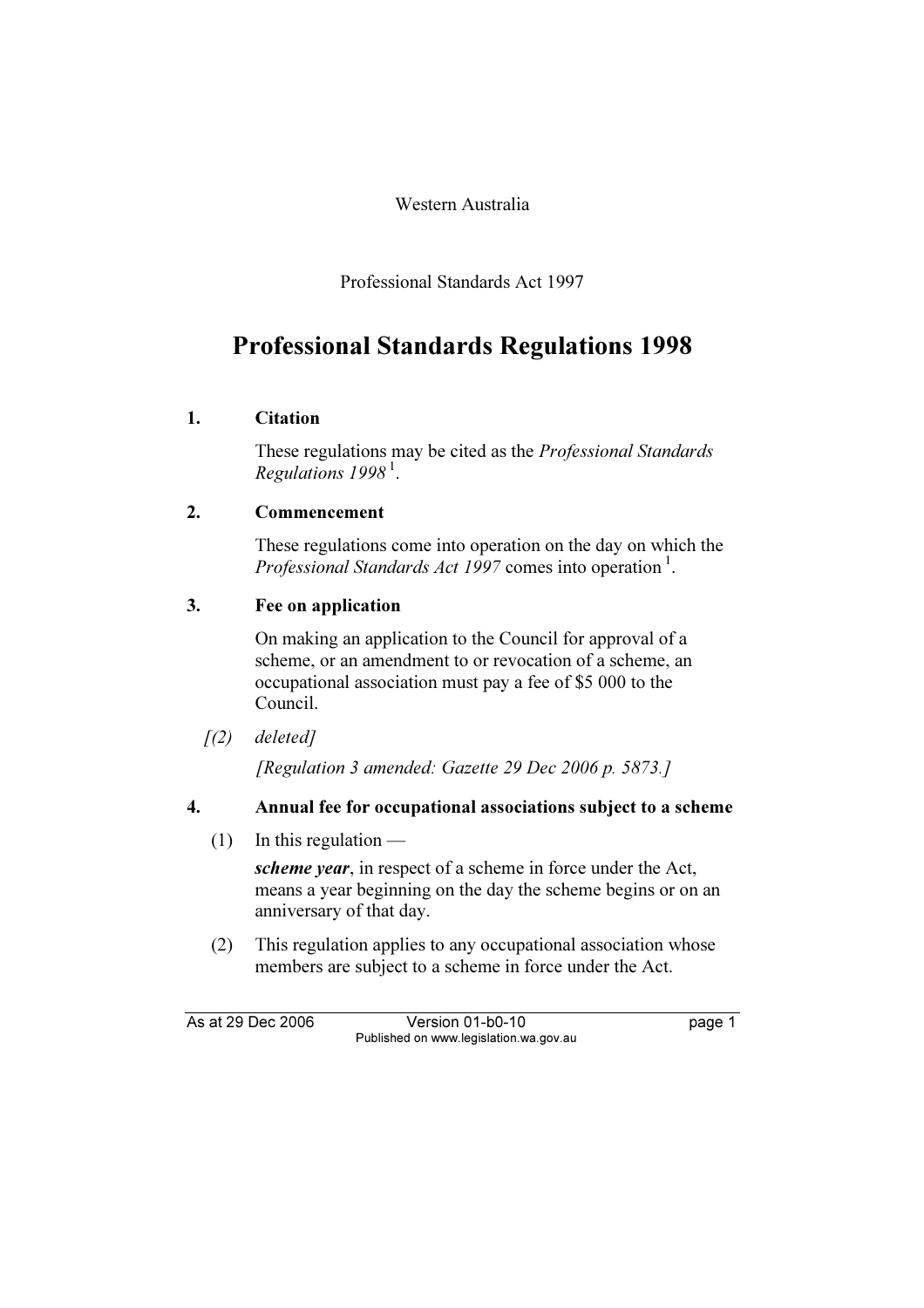| (3) | In each scheme year of a scheme an occupational association<br>must pay to the Council a fee of \$50 for each of those members<br>of the association who are ordinarily resident in the State and<br>who are subject to the scheme at any time during the year. |                                                                                                                                                                                                                                                                                    |  |  |  |  |
|-----|-----------------------------------------------------------------------------------------------------------------------------------------------------------------------------------------------------------------------------------------------------------------|------------------------------------------------------------------------------------------------------------------------------------------------------------------------------------------------------------------------------------------------------------------------------------|--|--|--|--|
| (4) |                                                                                                                                                                                                                                                                 | Except as provided in subregulation (5), the association must<br>pay the fee —                                                                                                                                                                                                     |  |  |  |  |
|     | (a)                                                                                                                                                                                                                                                             | if the scheme commences during the period of 3 months<br>ending on 31 March in any year — not later than<br>31 March in each year;                                                                                                                                                 |  |  |  |  |
|     | (b)                                                                                                                                                                                                                                                             | if the scheme commences during the period of 3 months<br>ending on 30 June in any year — not later than 30 June<br>in each year;                                                                                                                                                   |  |  |  |  |
|     | (c)                                                                                                                                                                                                                                                             | if the scheme commences during the period of 3 months<br>ending on 30 September in any year — not later than<br>30 September in each year;                                                                                                                                         |  |  |  |  |
|     | (d)                                                                                                                                                                                                                                                             | if the scheme commences during the period of 3 months<br>ending on 31 December in any year — not later than<br>31 January of each following year.                                                                                                                                  |  |  |  |  |
| (5) |                                                                                                                                                                                                                                                                 | If, after the occupational association pays the fee the scheme<br>becomes applicable to an additional member of the association<br>who is ordinarily resident in the State the association must pay<br>the amount relevant to the additional member under<br>subregulation $(2)$ — |  |  |  |  |
|     | (a)                                                                                                                                                                                                                                                             | if the scheme becomes applicable to that member during<br>the period of 3 months ending on 31 March in any<br>year — not later than 31 March;                                                                                                                                      |  |  |  |  |
|     | (b)                                                                                                                                                                                                                                                             | if the scheme becomes applicable to that member during<br>the period of 3 months ending on 30 June in any year -<br>not later than 30 June;                                                                                                                                        |  |  |  |  |

 (c) if the scheme becomes applicable to that member during the period of 3 months ending on 30 September in any year — not later than 30 September;

page 2 Version 01-b0-10 As at 29 Dec 2006 Published on www.legislation.wa.gov.au

|--|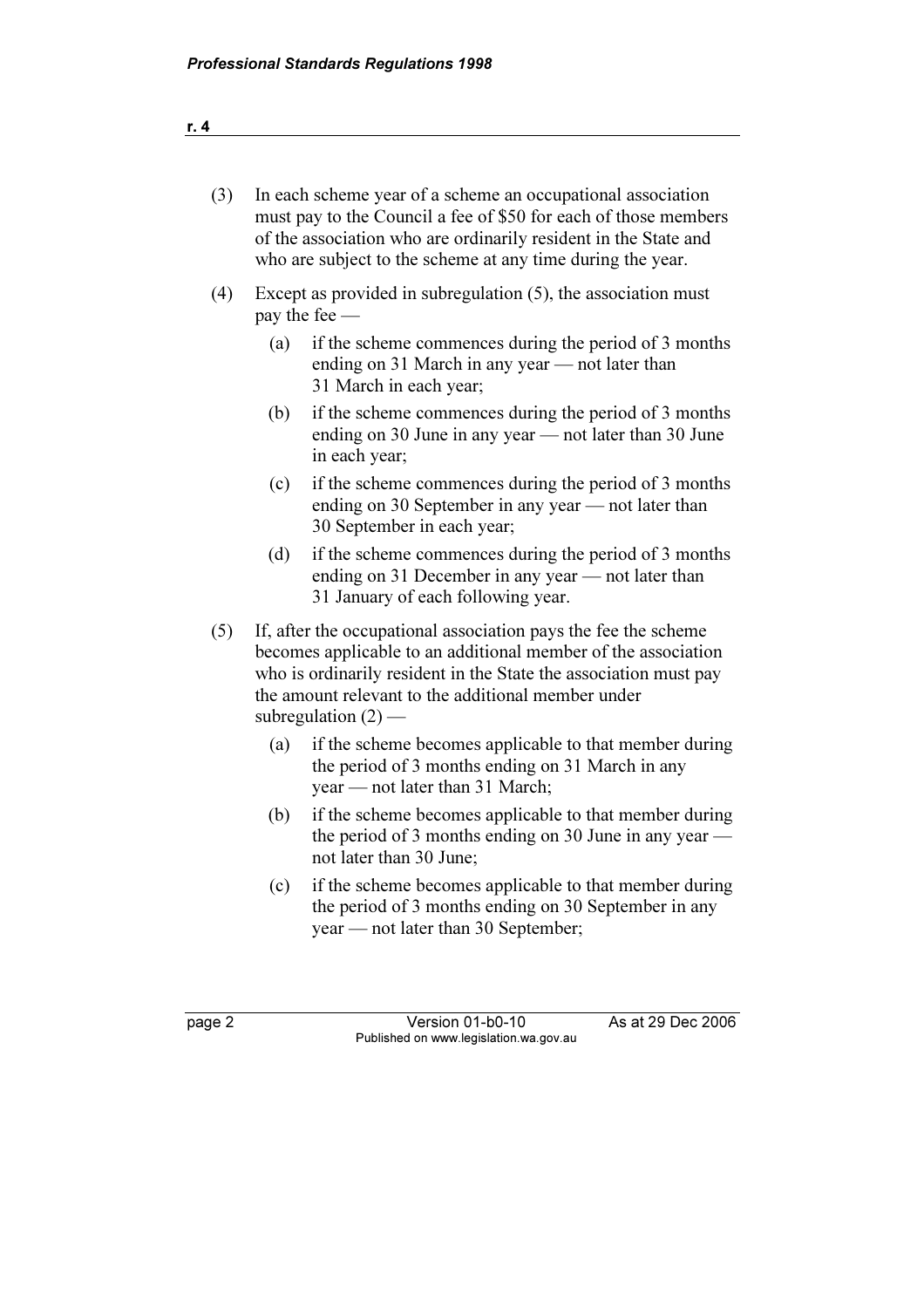(d) if the scheme becomes applicable to that member during the period of 3 months ending on 31 December in any year — not later than 31 January of the following year.

[Regulation 4 inserted: Gazette 29 Dec 2006 p. 5873-4.]

#### 5. Remissions of amounts payable

- (1) The Council may, if it considers that there are special reasons for doing so in a particular case, remit the whole or any part of a fee payable under regulation 3 or 4.
- (2) The Council may delegate its power to remit payment of a fee to a person holding the position of executive officer of the Council.
- (3) The maximum amount the person may remit under the delegation in a particular case is \$250.

[Regulation 5 inserted: Gazette 29 Dec 2006 p. 5875.]

#### 6. Notification of limitation of liability

- (1) For the purposes of section 45(2) of the Act, the following form of statement is prescribed —
- $\ddot{\phantom{0}}$

 Liability limited by a scheme approved under Professional Standards Legislation.

- ".
- (2) The statement must be printed in a size not less than the face measurement of Times New Roman typeface in 8 point.

[Regulation 6 inserted: Gazette 29 Dec 2006 p. 5875.]

As at 29 Dec 2006 Version 01-b0-10 page 3 Published on www.legislation.wa.gov.au

r. 5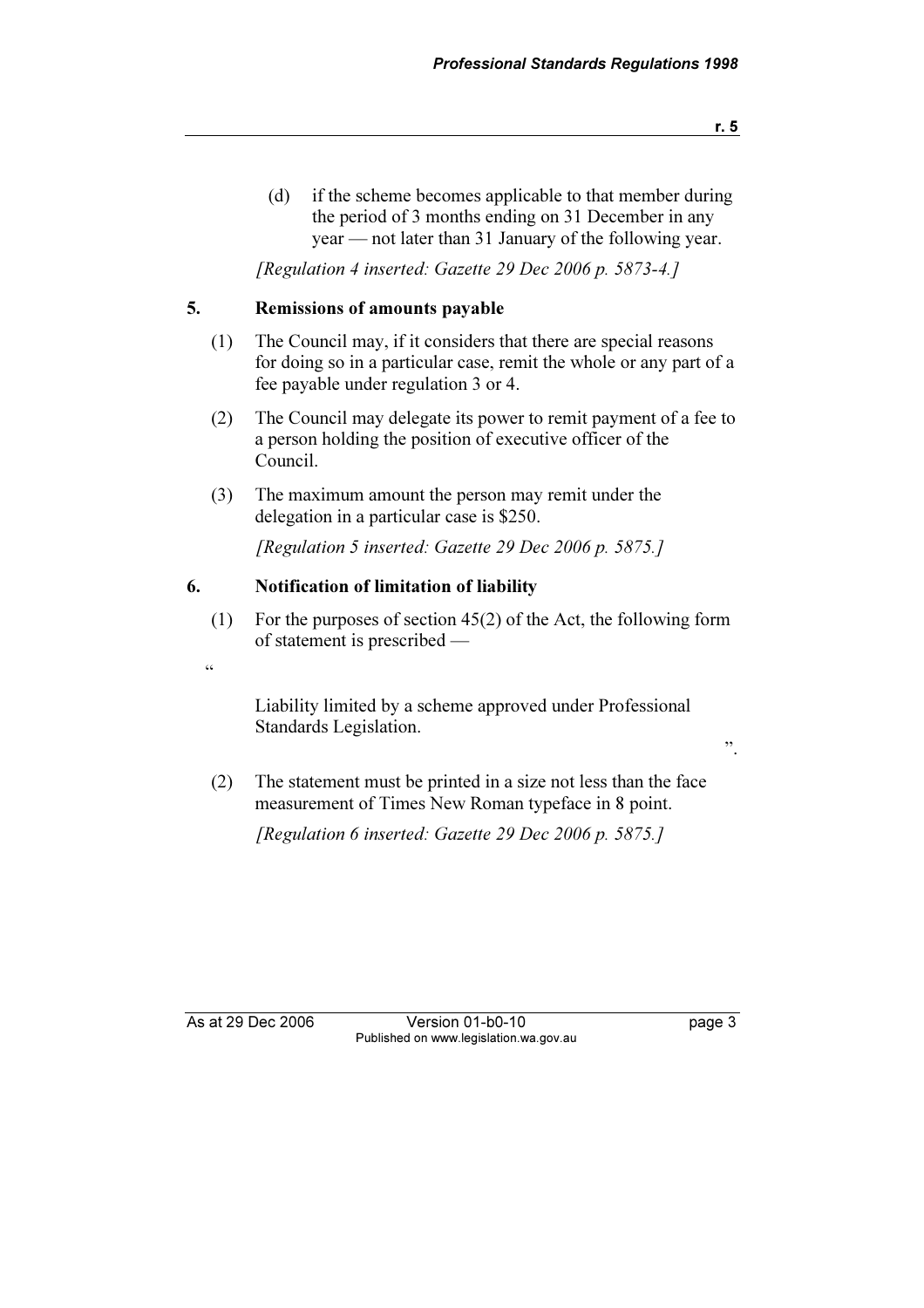#### **Notes**

1 This is a compilation of the Professional Standards Regulations 1998 and includes the amendments made by the other written laws referred to in the following table. The table also contains information about any reprint.

#### Compilation table

| <b>Citation</b>                                                                | Gazettal                   | Commencement                                                     |  |  |  |  |  |  |
|--------------------------------------------------------------------------------|----------------------------|------------------------------------------------------------------|--|--|--|--|--|--|
| Professional Standards<br>Regulations 1998                                     | 17 Apr 1998<br>$p. 2050-1$ | 18 Apr 1998 (see r. 2 and <i>Gazette</i><br>17 Apr 1998 p. 2045) |  |  |  |  |  |  |
| Reprint 1: The <i>Professional Standards Regulations 1998</i> as at 7 May 2004 |                            |                                                                  |  |  |  |  |  |  |
| Professional Standards Amendment<br>Regulations 2006                           | 29 Dec 2006<br>$p. 5873-5$ | 29 Dec 2006                                                      |  |  |  |  |  |  |

page 4 Version 01-b0-10 As at 29 Dec 2006 Published on www.legislation.wa.gov.au